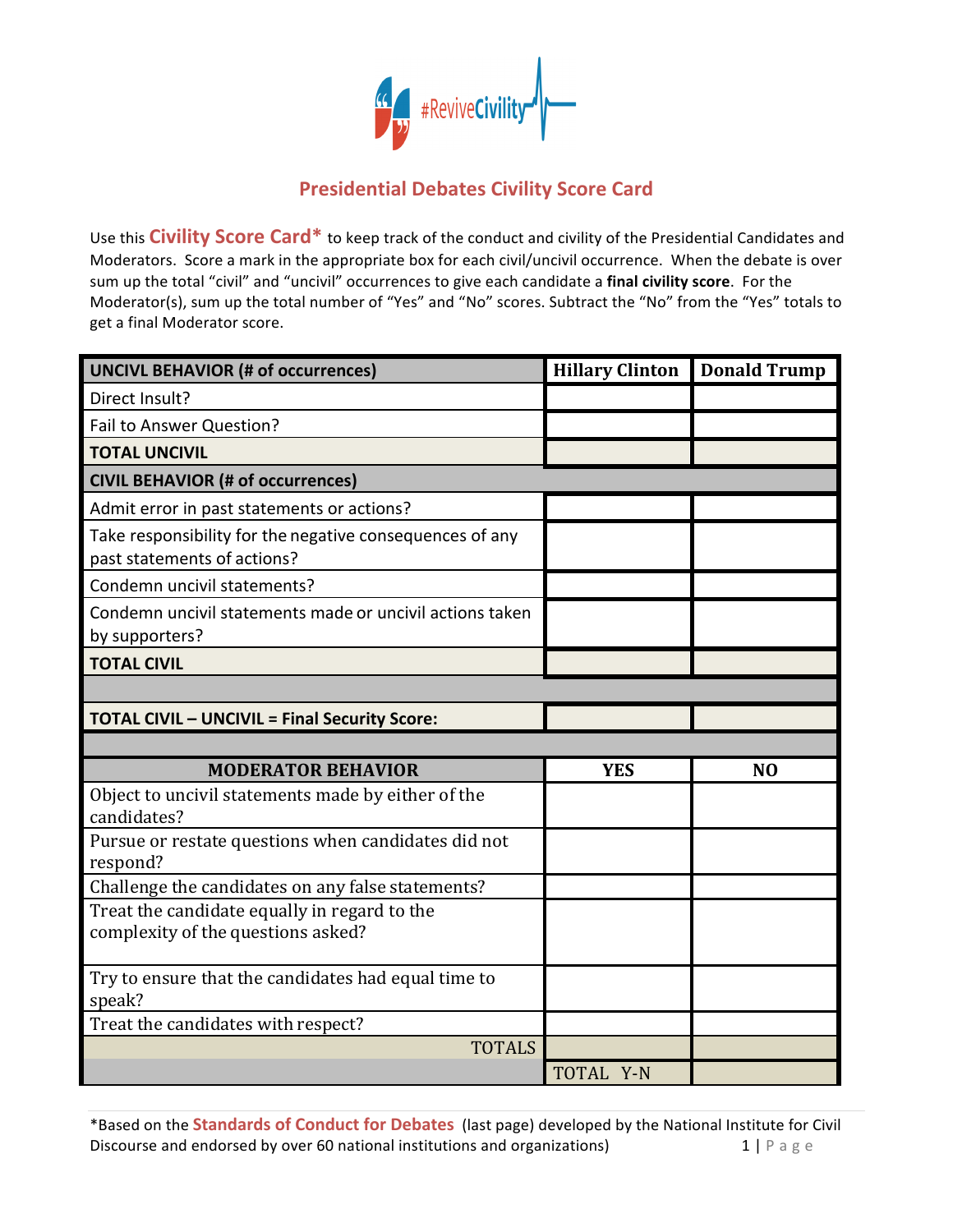

## **NOTES/Examples of Incivility**

**NOTES/Examples of Civility**